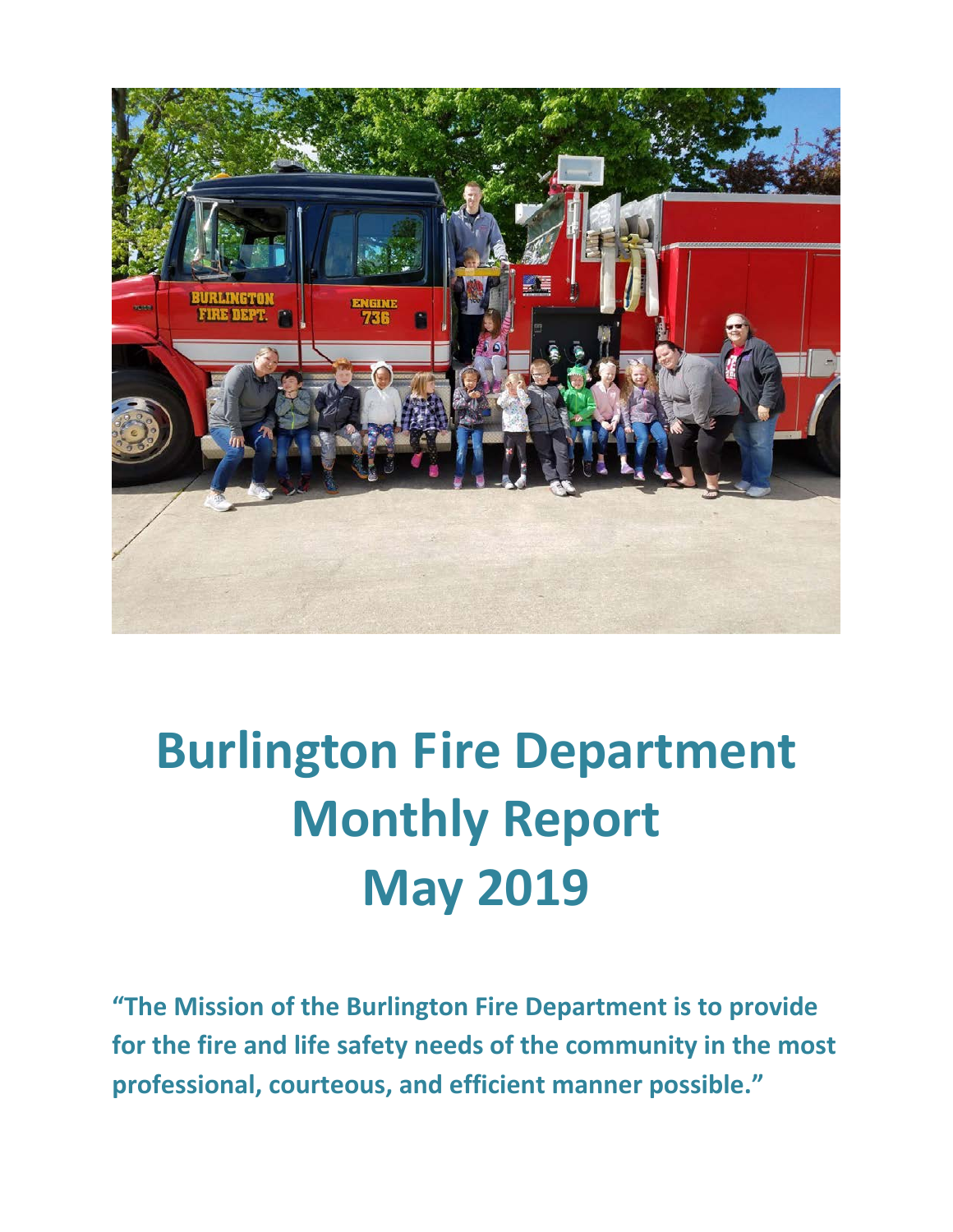#### **Operations**

The Burlington Fire Department responded to 449 calls for service in May. 343 calls (76%) were in the city limits of Burlington. 40% of the calls were overlapping meaning we had two or more calls in progress at the same time. The average response time for all emergency calls (including those outside the city) was 6 minutes and 37 seconds.

361 calls were EMS related (80%). 261 patients were transported (248 to Great River Medical Center, 8 to Iowa City, and 5 to other destinations). 36 people were treated on-scene but refused transport.



**Calls for Service "Heat" Map (May 2019)**

#### **Community Risk Reduction**

Crews installed 18 smoke alarms and three carbon monoxide alarms in May. Fire Marshal Crooks completed 22 inspections or re-inspections and worked on two structure fire investigations in May. *Remembering When* (fire and fall prevention for seniors) was presented to over 50 seniors in May.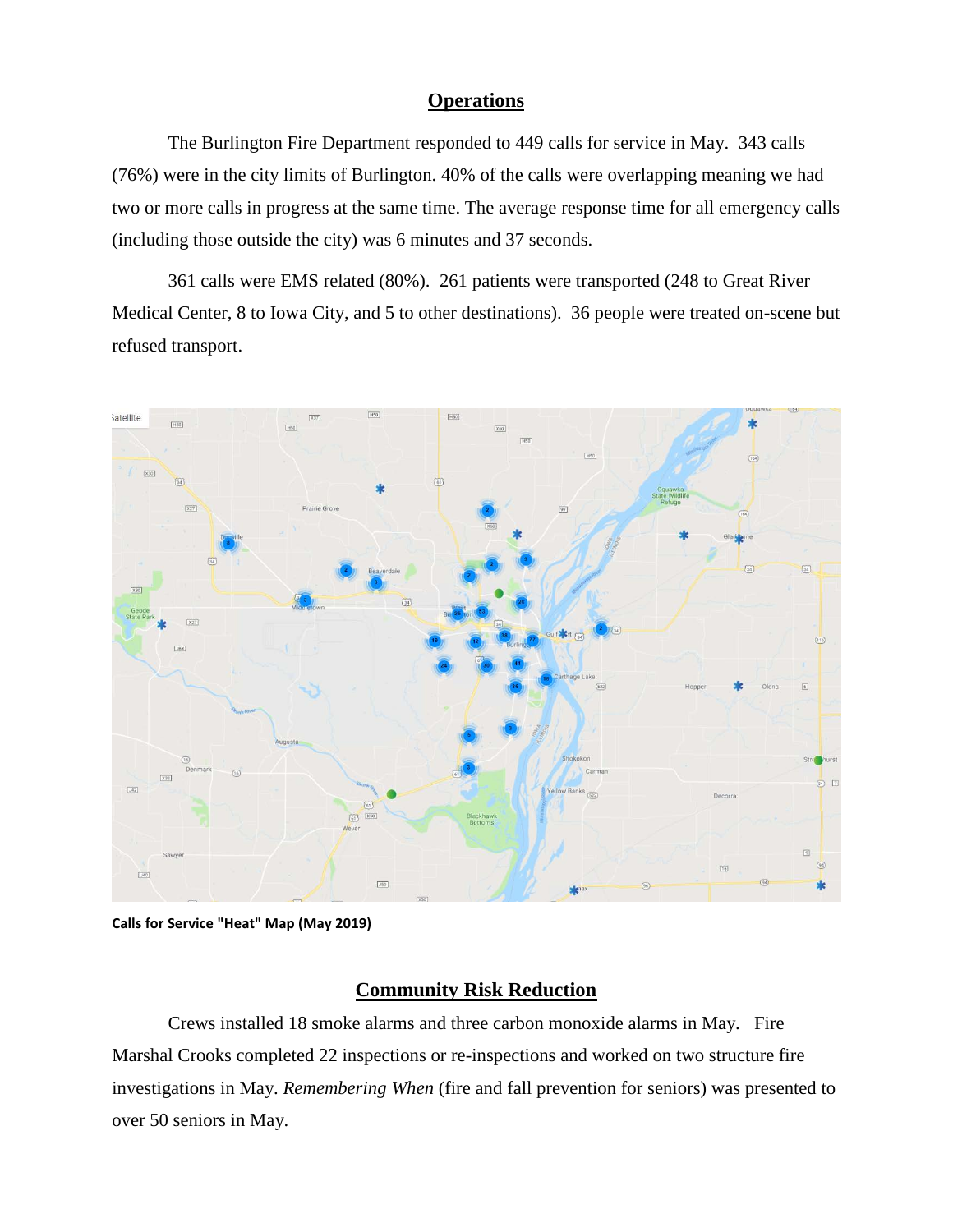#### **Training**

Crews completed over 300 hours of training in May. On May  $26<sup>th</sup>$ , on and off-duty crews participated in live burn fire training. The Carl A Nelson Company donated a house for the Department to use for training. Crews were able to complete several, realistic live fire training scenarios using the structure.

All shifts also completed NFPA 1410 Drill training and evaluations. May's drill involved connecting a 300' supply line to a hydrant, deploying two hand-lines, and flowing a minimum of 300 gallons per minute. All three shifts were able to accomplish this in under 3 minutes to meet the standard.



 **Shift 2 - 1410 Drill (May 2019) Live Fire Training (May 2019)**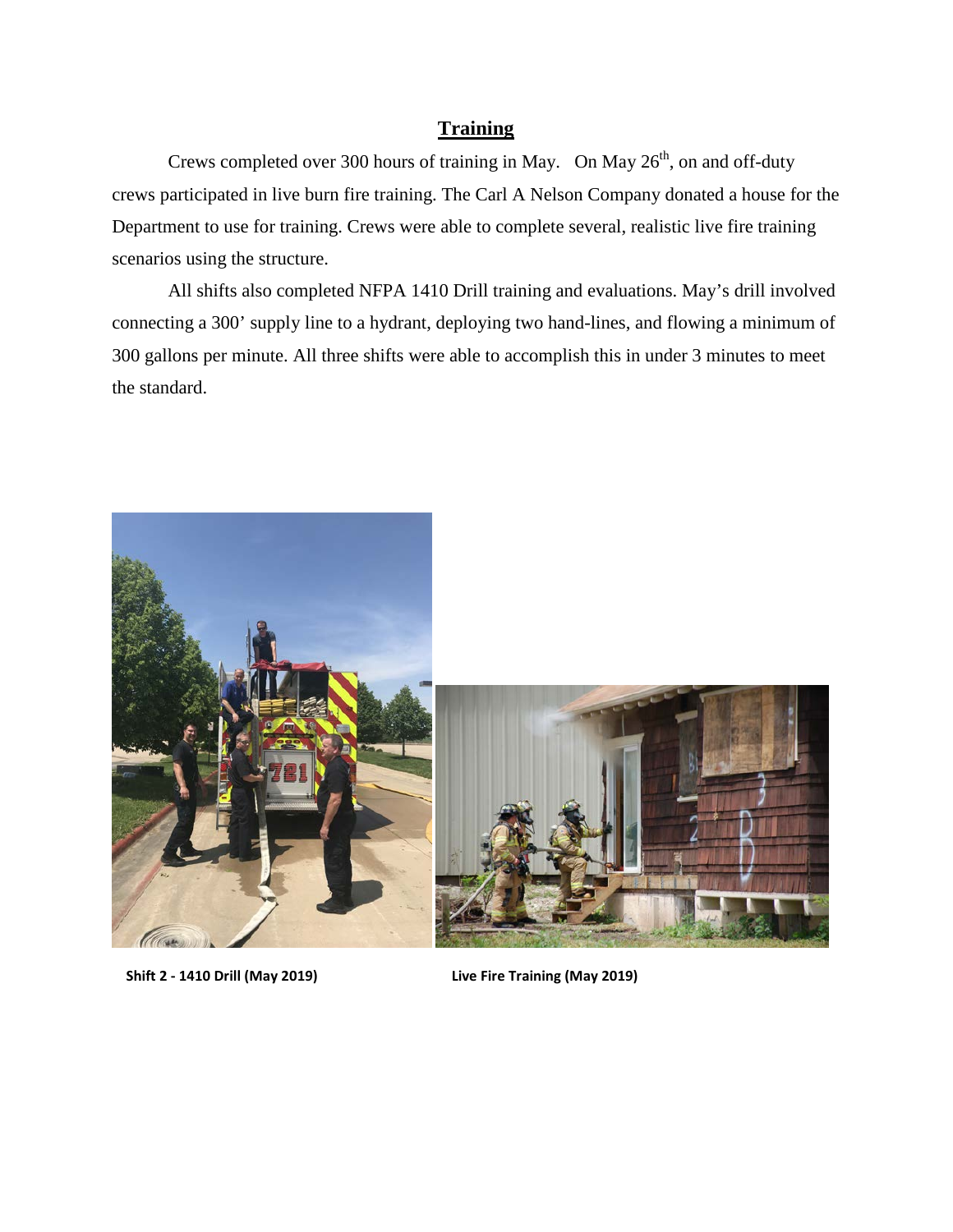### **Other Activities**

- Crews attended the Case New Holland Employee Health Fair.
- Three area high school students completed firefighter job shadowing at Central Fire Station.
- SCC Student Courtney Gunn began an internship with EMS Billing Manager Hunter.
- Fire Marshal Crooks attended the Quad City Area Fire Marshal's Association meeting.
- Captain Toops and Chief Trexel attended the Des Moines County EMS Association meeting.
- Deputy Chief Ryan attended the Henderson County EMS Association meeting.

### **2019 US fire statistics (through 6/6/2019):**

- 1005 civilians have been killed in residential structure fires including 20 in Iowa.
- 19 firefighters died in the line of duty (US Fire Administration).

Respectfully Submitted,

Matt Trexel

Fire Chief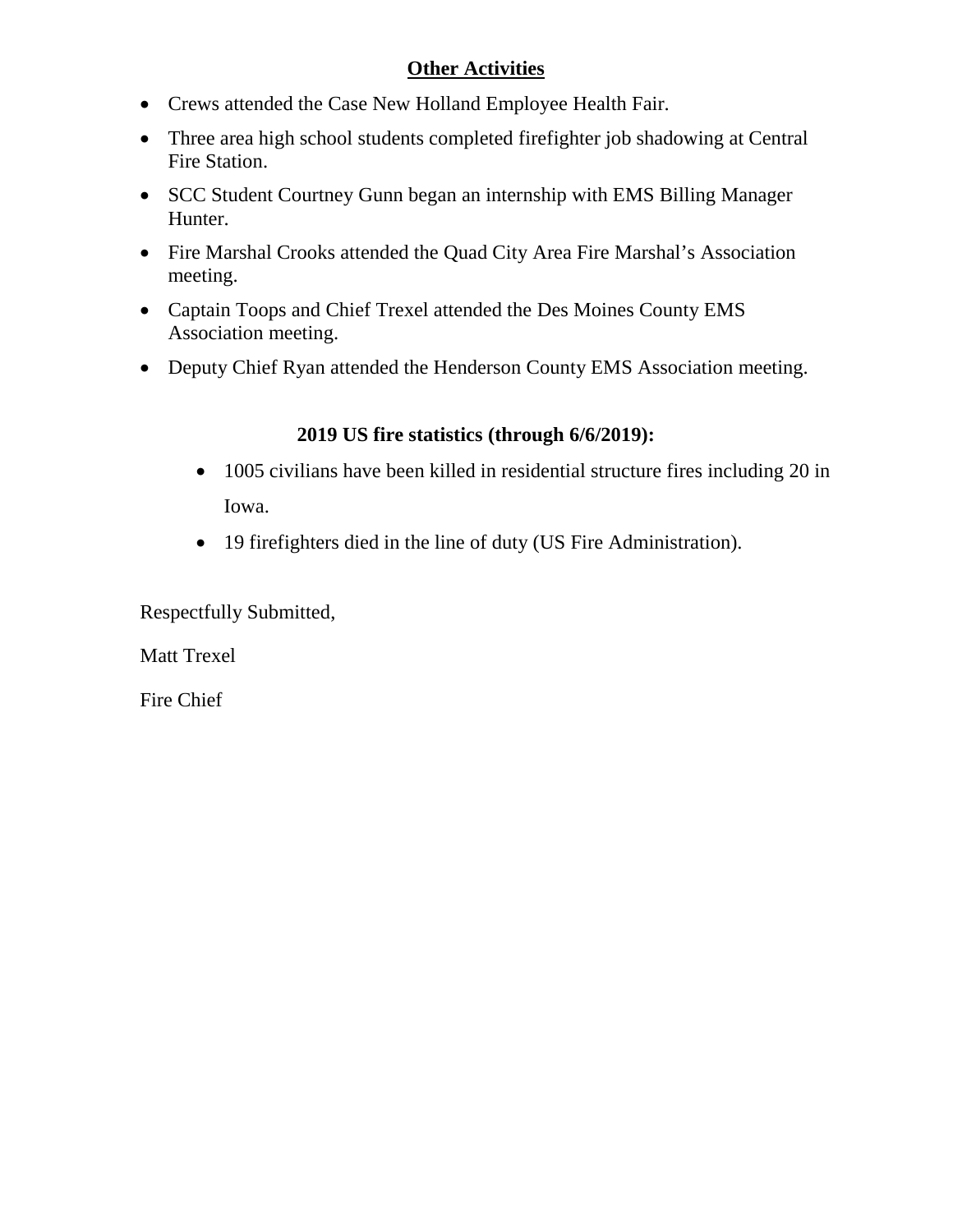Burlington, IA

This report was generated on 6/5/2019 7:56:06 AM

#### **Incident Statistics**

Start Date: 05/01/2019 | End Date: 05/31/2019

| <b>INCIDENT COUNT</b>                                                        |                                                          |                                     |                                              |
|------------------------------------------------------------------------------|----------------------------------------------------------|-------------------------------------|----------------------------------------------|
| <b>INCIDENT TYPE</b>                                                         |                                                          | # INCIDENTS                         |                                              |
| <b>EMS</b>                                                                   |                                                          | 361                                 |                                              |
| <b>FIRE</b>                                                                  |                                                          | 88                                  |                                              |
|                                                                              | <b>TOTAL</b>                                             |                                     | 449                                          |
|                                                                              |                                                          | <b>TOTAL TRANSPORTS (N2 and N3)</b> |                                              |
| <b>APPARATUS</b>                                                             | # of APPARATUS<br><b>TRANSPORTS</b>                      | # of PATIENT TRANSPORTS             | <b>TOTAL # of PATIENT</b><br><b>CONTACTS</b> |
| $\mathbf 0$                                                                  | $\mathsf{O}\xspace$                                      | $\pmb{0}$                           | $\pmb{0}$                                    |
| 734                                                                          | $\pmb{0}$                                                | $\mathbf{1}$                        | $\mathbf{1}$                                 |
| 751                                                                          | 76                                                       | 111                                 | 111                                          |
| 752                                                                          | 5                                                        | $\,6\,$                             | 6                                            |
| 753                                                                          | 100                                                      | 143                                 | 143                                          |
| 754                                                                          | 6                                                        | $\mathsf g$                         | $\overline{9}$                               |
| 755                                                                          | 70                                                       | 91                                  | 91                                           |
| <b>TOTAL</b>                                                                 | 257                                                      | 361                                 | 361                                          |
| <b>LOSSES</b><br><b>PRE-INCIDENT VALUE</b>                                   |                                                          |                                     |                                              |
| \$1,395,800.00<br>\$1,111,340.00                                             |                                                          |                                     |                                              |
| <b>CO CHECKS</b>                                                             |                                                          |                                     |                                              |
| 424 - Carbon monoxide incident<br>$\mathbf{1}$                               |                                                          |                                     |                                              |
| 736 - CO detector activation due to malfunction<br>$\mathbf{1}$              |                                                          |                                     |                                              |
|                                                                              | <b>TOTAL</b>                                             |                                     | $\overline{2}$                               |
|                                                                              | <b>MUTUAL AID</b>                                        |                                     |                                              |
|                                                                              | <b>Aid Type</b>                                          | <b>Total</b>                        |                                              |
| Aid Given                                                                    |                                                          | 1                                   |                                              |
|                                                                              | <b>Aid Received</b><br>$\,6$<br><b>OVERLAPPING CALLS</b> |                                     |                                              |
|                                                                              |                                                          |                                     |                                              |
|                                                                              | # OVERLAPPING                                            |                                     | % OVERLAPPING<br>40.31                       |
| 181<br><b>LIGHTS AND SIREN - AVERAGE RESPONSE TIME (Dispatch to Arrival)</b> |                                                          |                                     |                                              |
| <b>Station</b>                                                               |                                                          | <b>EMS</b>                          | <b>FIRE</b>                                  |
| Station 1                                                                    |                                                          | 0:06:42                             | 0:08:10                                      |
| <b>Station 2</b>                                                             |                                                          | 0:05:16                             | 0:07:40                                      |
| Station 3 - Bakers Pride                                                     |                                                          | 0:06:15                             | 0:04:08                                      |
|                                                                              |                                                          | <b>AVERAGE FOR ALL CALLS</b>        | 0:06:37                                      |
|                                                                              |                                                          |                                     |                                              |

Only Reviewed Incidents included. CO Checks only includes Incident Types: 424, 736 and 734. # Apparatus Transports = # of incidents where apparatus transported. # Patient Transports = # of PCR with disposition "Treated, Transported by EMS". # Patient Contacts = # of PCR contacted by apparatus. This report now returns both NEMSIS 2 & 3 data as appropriate. The set of 2 set of 2 set of 2 set of 2 set of 2 set of 2 set of 2 set of 2 set of 2

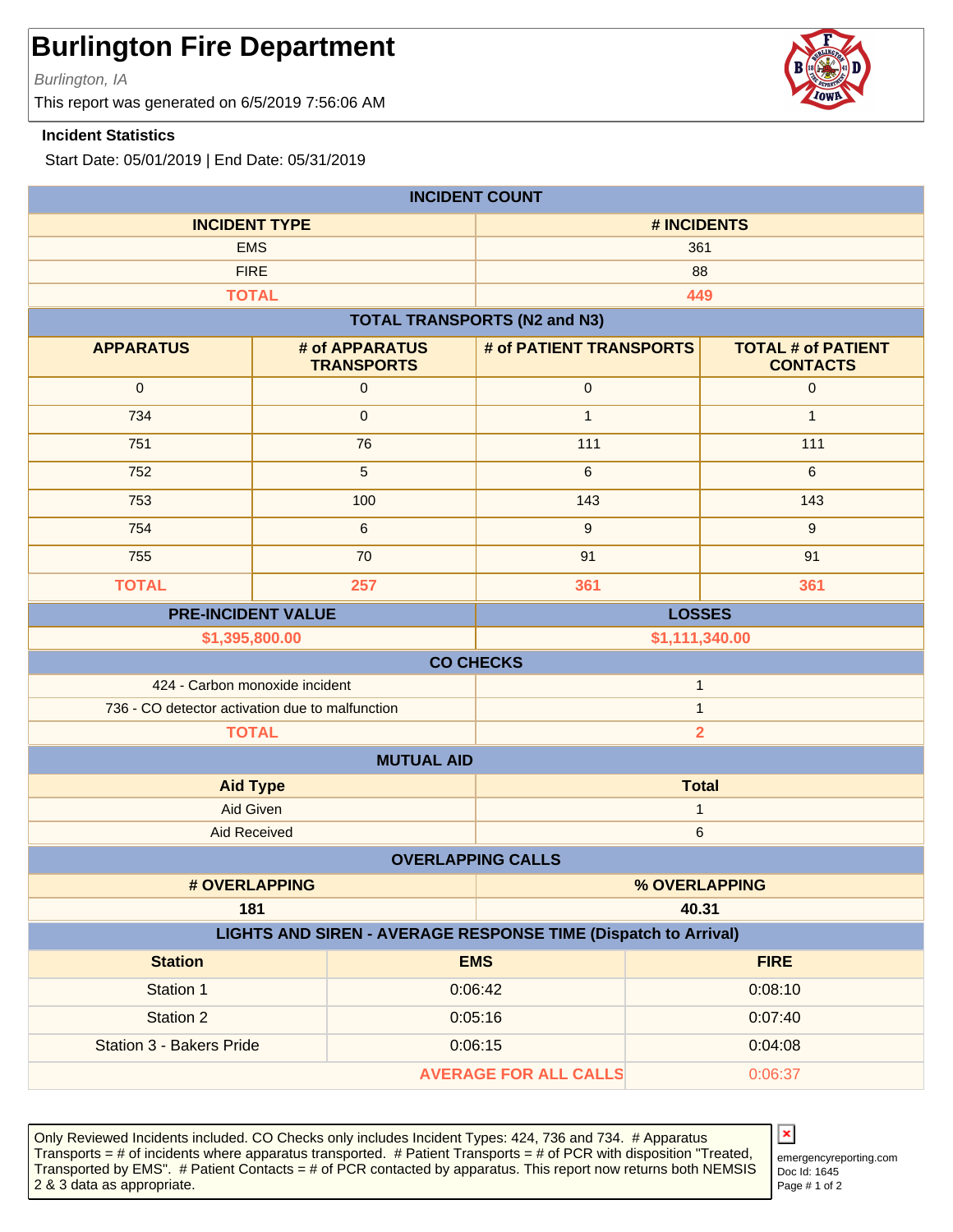| <b>LIGHTS AND SIREN - AVERAGE TURNOUT TIME (Dispatch to Enroute)</b> |         |            |                                      |
|----------------------------------------------------------------------|---------|------------|--------------------------------------|
| <b>Station</b>                                                       |         | <b>EMS</b> | <b>FIRE</b>                          |
| Station 1                                                            | 0:01:49 |            | 0:02:44                              |
| Station 2                                                            | 0:01:20 |            | 0:01:51                              |
| Station 3 - Bakers Pride                                             | 0:01:17 |            | 0:00:59                              |
| <b>AVERAGE FOR ALL CALLS</b><br>0:01:46                              |         |            |                                      |
| <b>AGENCY</b>                                                        |         |            | <b>AVERAGE TIME ON SCENE (MM:SS)</b> |
| <b>Burlington Fire Department</b>                                    |         |            | 26:52                                |

Only Reviewed Incidents included. CO Checks only includes Incident Types: 424, 736 and 734. # Apparatus Transports = # of incidents where apparatus transported. # Patient Transports = # of PCR with disposition "Treated, Transported by EMS". # Patient Contacts = # of PCR contacted by apparatus. This report now returns both NEMSIS 2 & 3 data as appropriate.

## $\pmb{\times}$

Doc Id: 1645 emergencyreporting.com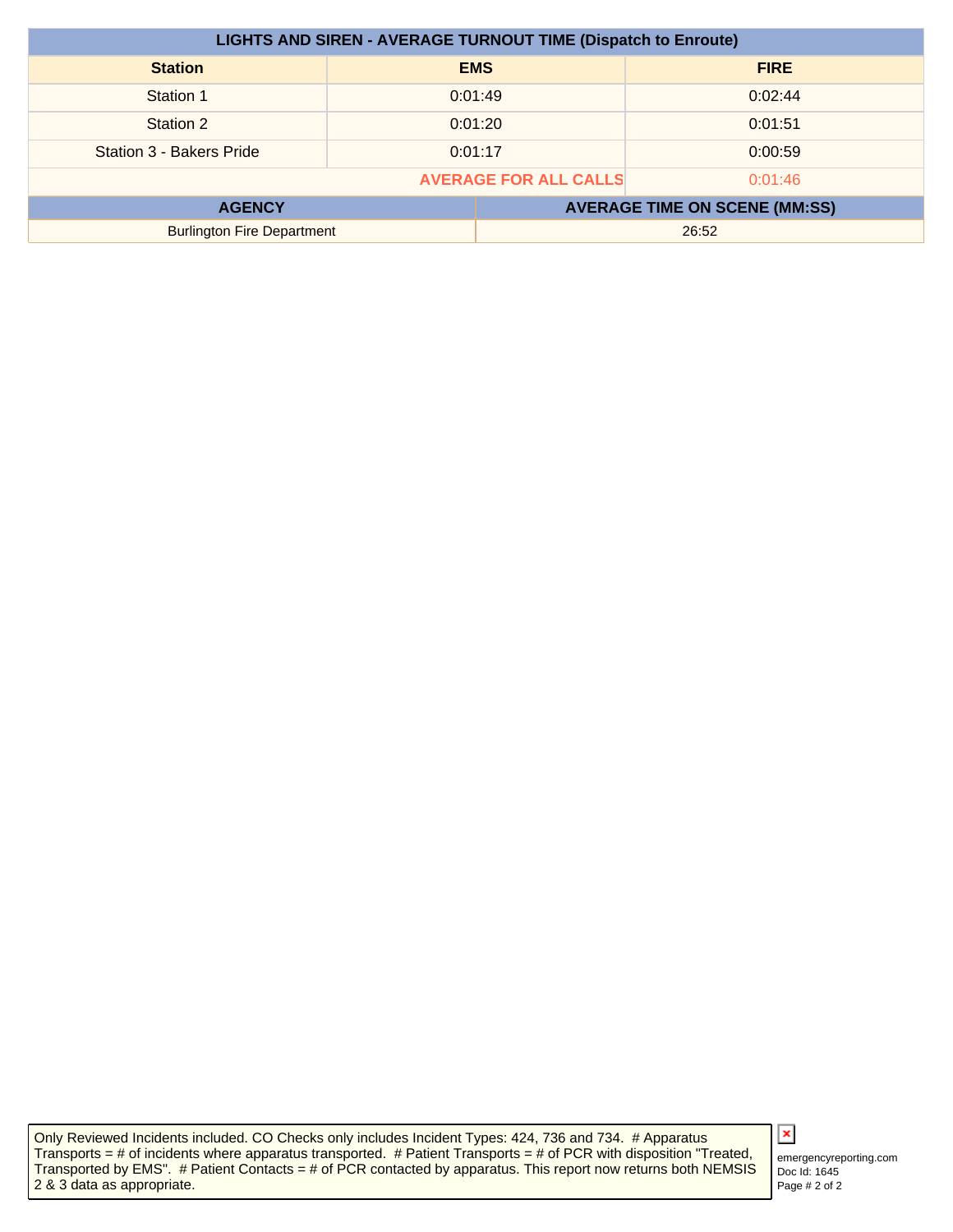Burlington, IA

This report was generated on 6/5/2019 7:58:16 AM



#### **Breakdown by Major Incident Types for Date Range**

Zone(s): All Zones | Start Date: 05/01/2019 | End Date: 05/31/2019



| <b>MAJOR INCIDENT TYPE</b>                    | # INCIDENTS   | % of TOTAL |
|-----------------------------------------------|---------------|------------|
| <b>Fires</b>                                  | 8             | 1.78%      |
| <b>Rescue &amp; Emergency Medical Service</b> | 361           | 80.40%     |
| Hazardous Condition (No Fire)                 | 9             | 2.00%      |
| Service Call                                  | 13            | 2.90%      |
| Good Intent Call                              | 38            | 8.46%      |
| False Alarm & False Call                      | 18            | 4.01%      |
| Severe Weather & Natural Disaster             | $\mathcal{P}$ | 0.45%      |
|                                               | 449           | 100.00%    |

Only REVIEWED incidents included. Summary results for a major incident type are not displayed if the count is zero.

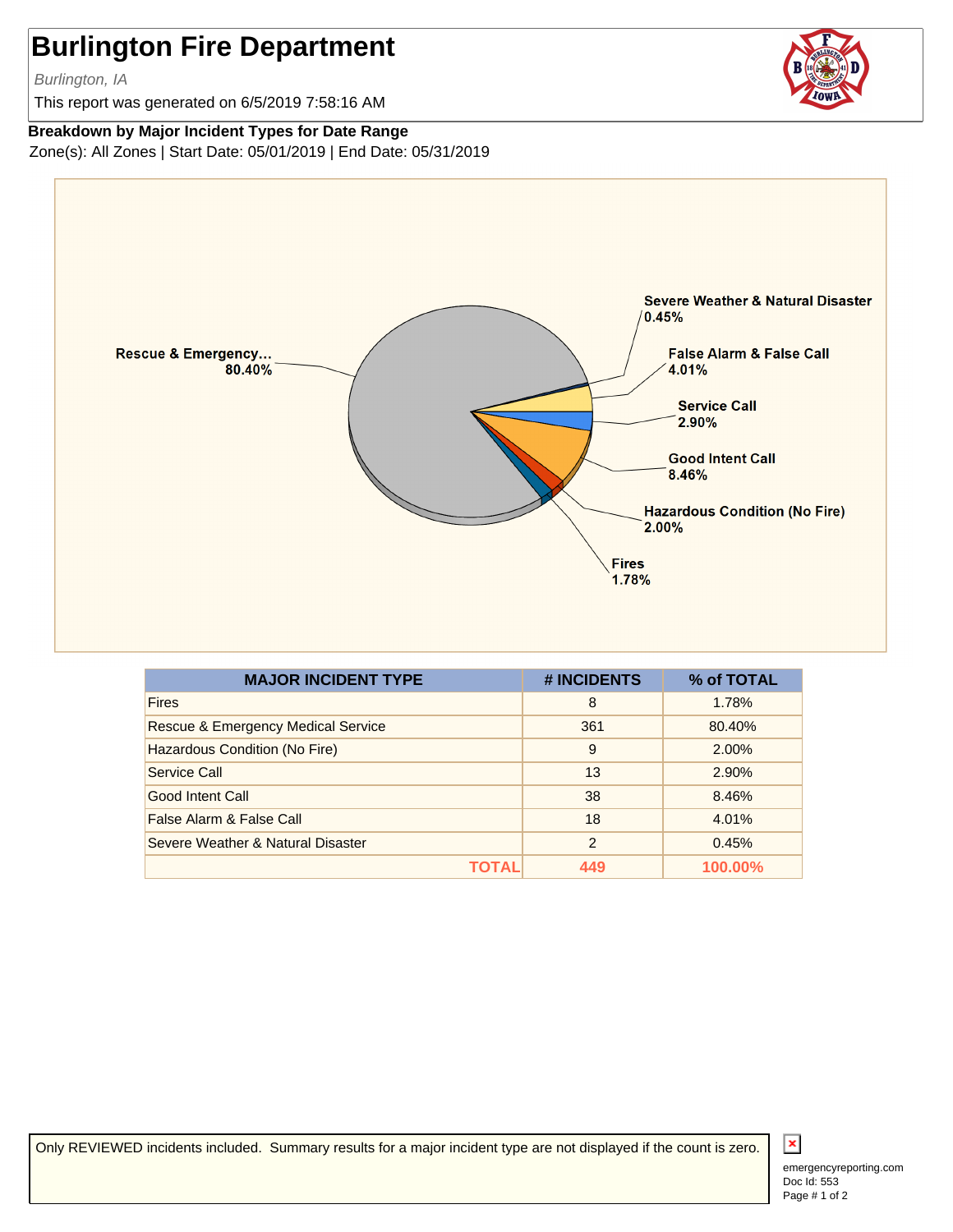| <b>Detailed Breakdown by Incident Type</b>               |                |            |
|----------------------------------------------------------|----------------|------------|
| <b>INCIDENT TYPE</b>                                     | # INCIDENTS    | % of TOTAL |
| 111 - Building fire                                      | 4              | 0.89%      |
| 113 - Cooking fire, confined to container                | 1              | 0.22%      |
| 130 - Mobile property (vehicle) fire, other              | $\mathbf{1}$   | 0.22%      |
| 138 - Off-road vehicle or heavy equipment fire           | $\mathbf{1}$   | 0.22%      |
| 142 - Brush or brush-and-grass mixture fire              | $\mathbf{1}$   | 0.22%      |
| 321 - EMS call, excluding vehicle accident with injury   | 345            | 76.84%     |
| 322 - Motor vehicle accident with injuries               | 10             | 2.23%      |
| 324 - Motor vehicle accident with no injuries.           | 5              | 1.11%      |
| 363 - Swift water rescue                                 | $\mathbf{1}$   | 0.22%      |
| 413 - Oil or other combustible liquid spill              | $\mathbf{1}$   | 0.22%      |
| 424 - Carbon monoxide incident                           | $\mathbf{1}$   | 0.22%      |
| 440 - Electrical wiring/equipment problem, other         | 3              | 0.67%      |
| 442 - Overheated motor                                   | $\mathbf{1}$   | 0.22%      |
| 444 - Power line down                                    | $\overline{c}$ | 0.45%      |
| 471 - Explosive, bomb removal (for bomb scare, use 721)  | $\mathbf{1}$   | 0.22%      |
| 542 - Animal rescue                                      | $\mathbf{1}$   | 0.22%      |
| 550 - Public service assistance, other                   | $\mathbf{1}$   | 0.22%      |
| 553 - Public service                                     | 3              | 0.67%      |
| 561 - Unauthorized burning                               | $\overline{7}$ | 1.56%      |
| 571 - Cover assignment, standby, moveup                  | $\mathbf{1}$   | 0.22%      |
| 611 - Dispatched & cancelled en route                    | 19             | 4.23%      |
| 622 - No incident found on arrival at dispatch address   | 12             | 2.67%      |
| 631 - Authorized controlled burning                      | $\mathbf{1}$   | 0.22%      |
| 651 - Smoke scare, odor of smoke                         | $\overline{4}$ | 0.89%      |
| 653 - Smoke from barbecue, tar kettle                    | $\mathbf{1}$   | 0.22%      |
| 671 - HazMat release investigation w/no HazMat           | 1              | 0.22%      |
| 715 - Local alarm system, malicious false alarm          | $\mathbf{1}$   | 0.22%      |
| 730 - System malfunction, other                          | $\mathbf{1}$   | 0.22%      |
| 733 - Smoke detector activation due to malfunction       | $\overline{2}$ | 0.45%      |
| 734 - Heat detector activation due to malfunction        | 1              | 0.22%      |
| 735 - Alarm system sounded due to malfunction            | 5              | 1.11%      |
| 736 - CO detector activation due to malfunction          | 1              | 0.22%      |
| 743 - Smoke detector activation, no fire - unintentional | $\overline{2}$ | 0.45%      |
| 744 - Detector activation, no fire - unintentional       | $\overline{2}$ | 0.45%      |
| 745 - Alarm system activation, no fire - unintentional   | 3              | 0.67%      |
| 813 - Wind storm, tornado/hurricane assessment           | $\overline{c}$ | 0.45%      |
| <b>TOTAL INCIDENTS:</b>                                  | 449            | 100.00%    |

Only REVIEWED incidents included. Summary results for a major incident type are not displayed if the count is zero.



Doc Id: 553 emergencyreporting.com Page # 2 of 2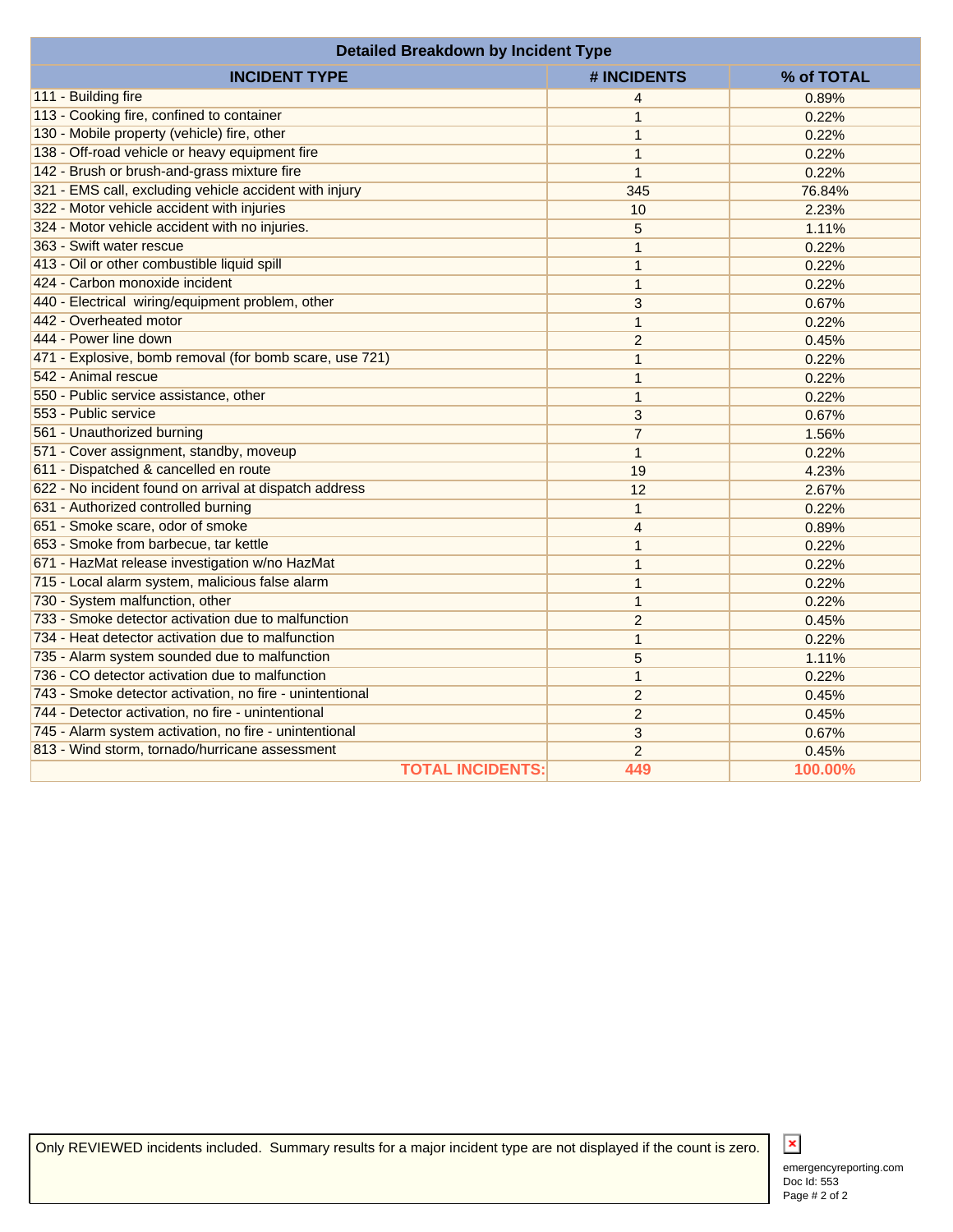Burlington, IA

This report was generated on 6/5/2019 7:59:08 AM

#### **Count of Incidents by Incident Type per Zone**

Incident Status: Reviewed | Start Date: 05/01/2019 | End Date: 05/31/2019



| <b>C-Burlington - City of Burlington</b>                |                |        |
|---------------------------------------------------------|----------------|--------|
| 111 - Building fire                                     | $\overline{c}$ | 0.45%  |
| 113 - Cooking fire, confined to container               | 1              | 0.22%  |
| 130 - Mobile property (vehicle) fire, other             | 1              | 0.22%  |
| 138 - Off-road vehicle or heavy equipment fire          | $\mathbf{1}$   | 0.22%  |
| 321 - EMS call, excluding vehicle accident with injury  | 259            | 57.68% |
| 322 - Motor vehicle accident with injuries              | 6              | 1.34%  |
| 324 - Motor vehicle accident with no injuries.          | $\sqrt{5}$     | 1.11%  |
| 363 - Swift water rescue                                | 1              | 0.22%  |
| 413 - Oil or other combustible liquid spill             | 1              | 0.22%  |
| 424 - Carbon monoxide incident                          | 1              | 0.22%  |
| 440 - Electrical wiring/equipment problem, other        | 3              | 0.67%  |
| 442 - Overheated motor                                  | $\mathbf{1}$   | 0.22%  |
| 444 - Power line down                                   | $\overline{2}$ | 0.45%  |
| 471 - Explosive, bomb removal (for bomb scare, use 721) | 1              | 0.22%  |
| 542 - Animal rescue                                     | 1              | 0.22%  |
| 550 - Public service assistance, other                  | $\mathbf{1}$   | 0.22%  |
| 553 - Public service                                    | $\overline{2}$ | 0.45%  |
| 561 - Unauthorized burning                              | 6              | 1.34%  |
| 571 - Cover assignment, standby, moveup                 | 1              | 0.22%  |
| 611 - Dispatched & cancelled en route                   | 11             | 2.45%  |
| 622 - No incident found on arrival at dispatch address  | 11             | 2.45%  |
| 631 - Authorized controlled burning                     | $\mathbf{1}$   | 0.22%  |
| 651 - Smoke scare, odor of smoke                        | 3              | 0.67%  |
| 653 - Smoke from barbecue, tar kettle                   | $\mathbf{1}$   | 0.22%  |
| 671 - HazMat release investigation w/no HazMat          | 1              | 0.22%  |
| 715 - Local alarm system, malicious false alarm         | $\mathbf{1}$   | 0.22%  |
| 730 - System malfunction, other                         | 1              | 0.22%  |
| 733 - Smoke detector activation due to malfunction      | 2              | 0.45%  |
|                                                         |                |        |

Report shows count of incidents for Status selected.

Doc Id: 1390 emergencyreporting.com Page # 1 of 3



 $\mathbf x$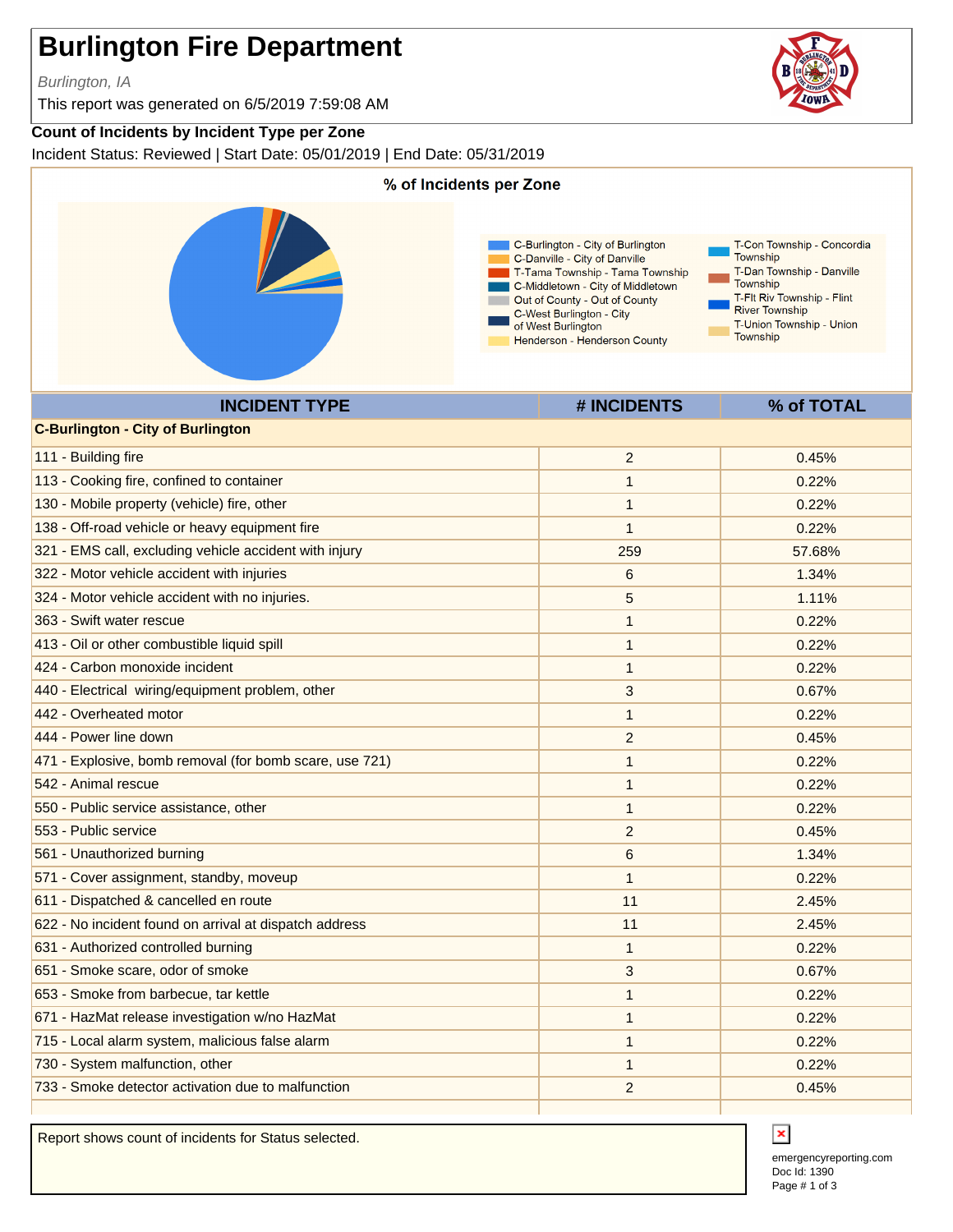| 734 - Heat detector activation due to malfunction                 | 1              | 0.22%  |
|-------------------------------------------------------------------|----------------|--------|
| 735 - Alarm system sounded due to malfunction                     | 5              | 1.11%  |
| 736 - CO detector activation due to malfunction                   | 1              | 0.22%  |
| 743 - Smoke detector activation, no fire - unintentional          | 2              | 0.45%  |
| 744 - Detector activation, no fire - unintentional                | $\overline{2}$ | 0.45%  |
| 745 - Alarm system activation, no fire - unintentional            | 2              | 0.45%  |
| 813 - Wind storm, tornado/hurricane assessment                    | $\overline{2}$ | 0.45%  |
| Zone: C-Burlington - City of Burlington Total Incident:           | 343            | 76.39% |
| <b>C-Danville - City of Danville</b>                              |                |        |
| 321 - EMS call, excluding vehicle accident with injury            | $\bf 8$        | 1.78%  |
| Zone: C-Danville - City of Danville Total Incident:               | 8              | 1.78%  |
| <b>C-Middletown - City of Middletown</b>                          |                |        |
| 321 - EMS call, excluding vehicle accident with injury            | 2              | 0.45%  |
| 611 - Dispatched & cancelled en route                             | $\mathbf{1}$   | 0.22%  |
| Zone: C-Middletown - City of Middletown Total Incident:           | 3              | 0.67%  |
| <b>C-West Burlington - City of West Burlington</b>                |                |        |
| 111 - Building fire                                               | $\mathbf{1}$   | 0.22%  |
| 321 - EMS call, excluding vehicle accident with injury            | 42             | 9.35%  |
| 322 - Motor vehicle accident with injuries                        | 1              | 0.22%  |
| 611 - Dispatched & cancelled en route                             | 1              | 0.22%  |
| Zone: C-West Burlington - City of West Burlington Total Incident: | 45             | 10.02% |
| <b>Henderson - Henderson County</b>                               |                |        |
| 321 - EMS call, excluding vehicle accident with injury            | 16             | 3.56%  |
| 322 - Motor vehicle accident with injuries                        | $\mathbf{1}$   | 0.22%  |
| 611 - Dispatched & cancelled en route                             | 3              | 0.67%  |
| Zone: Henderson - Henderson County Total Incident:                | 20             | 4.45%  |
| <b>Out of County - Out of County</b>                              |                |        |
| 321 - EMS call, excluding vehicle accident with injury            | $\overline{2}$ | 0.45%  |
| 611 - Dispatched & cancelled en route                             | 1              | 0.22%  |
| Zone: Out of County - Out of County Total Incident:               | 3              | 0.67%  |
| T-Con Township - Concordia Township                               |                |        |
| 321 - EMS call, excluding vehicle accident with injury            | 3              | 0.67%  |
| 553 - Public service                                              | 1              | 0.22%  |
| 611 - Dispatched & cancelled en route                             | 1              | 0.22%  |
| Zone: T-Con Township - Concordia Township Total Incident:         | 5              | 1.11%  |
| T-Dan Township - Danville Township                                |                |        |
| 321 - EMS call, excluding vehicle accident with injury            | $\mathbf{1}$   | 0.22%  |
| Zone: T-Dan Township - Danville Township Total Incident:          | 1              | 0.22%  |
| <b>T-Fit Riv Township - Flint River Township</b>                  |                |        |
| 321 - EMS call, excluding vehicle accident with injury            | $\sqrt{5}$     | 1.11%  |
| 651 - Smoke scare, odor of smoke                                  | 1              | 0.22%  |
| Zone: T-Flt Riv Township - Flint River Township Total Incident:   | 6              | 1.34%  |

Report shows count of incidents for Status selected.

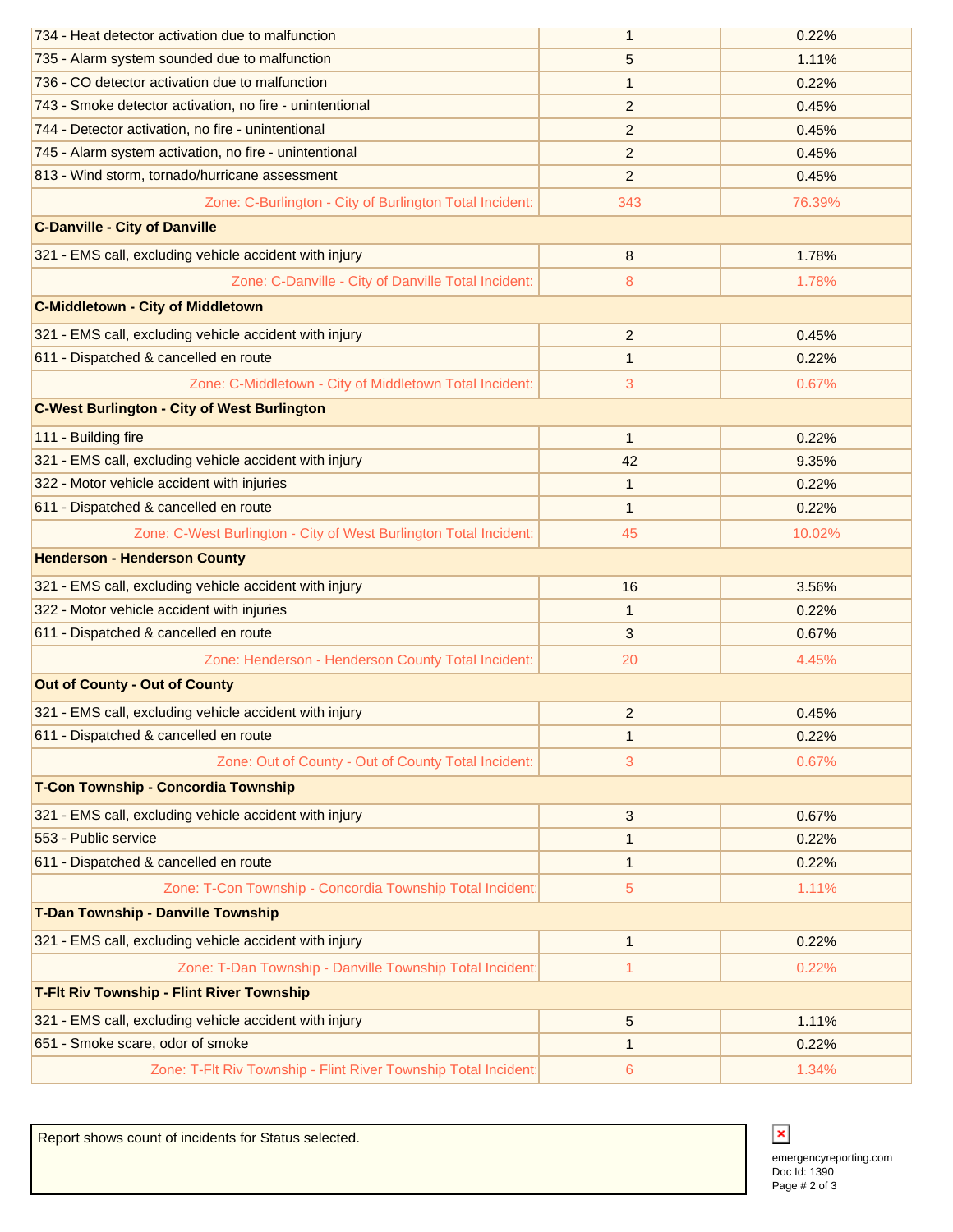| <b>INCIDENT TYPE</b>                                    | # INCIDENTS | % of TOTAL  |
|---------------------------------------------------------|-------------|-------------|
| T-Tama Township - Tama Township                         |             |             |
| 142 - Brush or brush-and-grass mixture fire             |             | 0.22%       |
| 321 - EMS call, excluding vehicle accident with injury  | 4           | 0.89%       |
| 322 - Motor vehicle accident with injuries              | 2           | 0.45%       |
| 611 - Dispatched & cancelled en route                   |             | 0.22%       |
| Zone: T-Tama Township - Tama Township Total Incident    | 8           | 1.78%       |
| <b>T-Union Township - Union Township</b>                |             |             |
| 111 - Building fire                                     |             | 0.22%       |
| 321 - EMS call, excluding vehicle accident with injury  | 3           | 0.67%       |
| 561 - Unauthorized burning                              |             | 0.22%       |
| 622 - No incident found on arrival at dispatch address  |             | 0.22%       |
| 745 - Alarm system activation, no fire - unintentional  |             | 0.22%       |
| Zone: T-Union Township - Union Township Total Incident: | 7           | 1.56%       |
| <b>TOTAL INCIDENTS FOR AII ZONES:</b>                   | 449         | <b>100%</b> |

Page # 3 of 3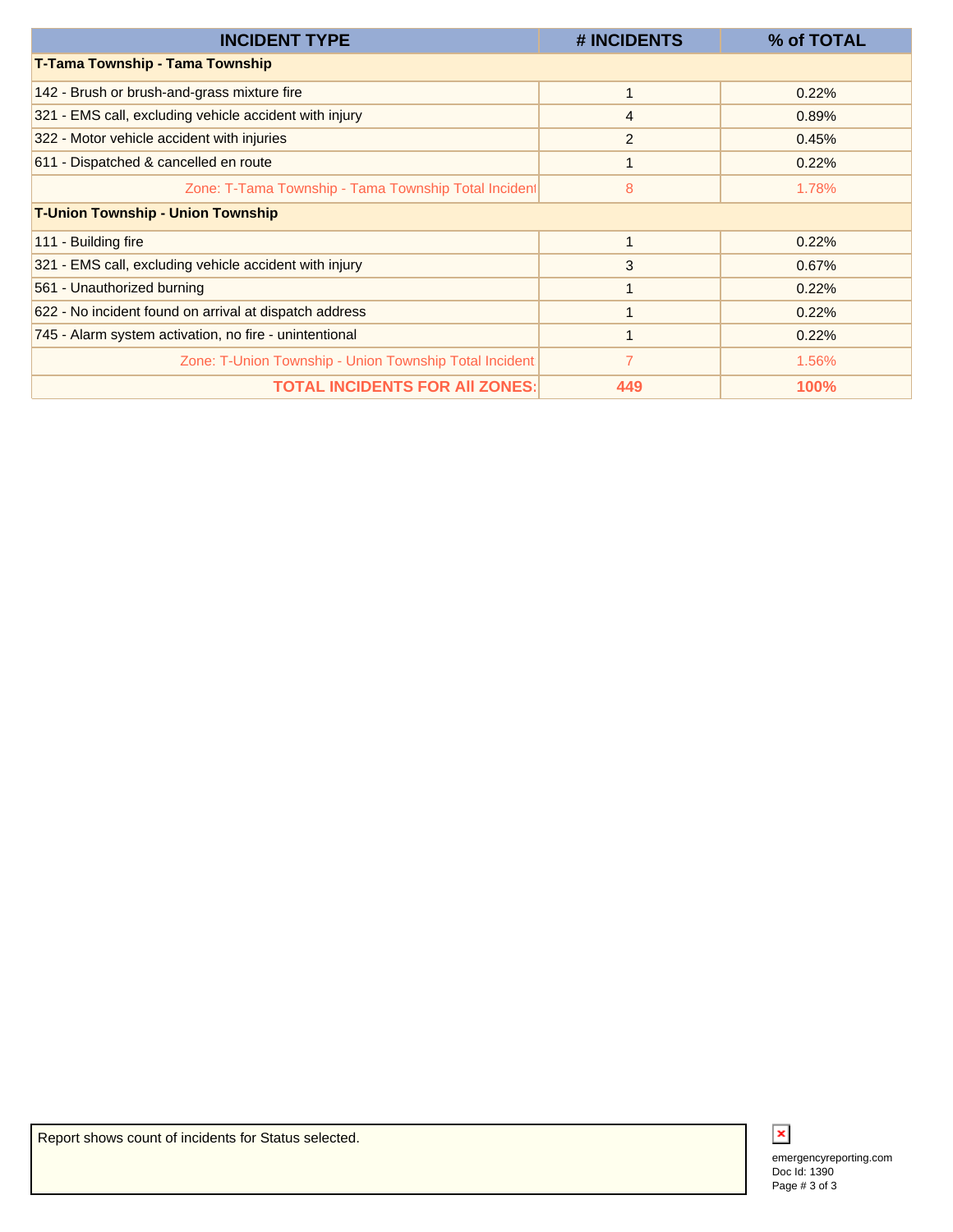Burlington, IA

This report was generated on 6/6/2019 7:35:47 AM



#### **Patient Transport Count per Destination for Date Range (N2-N3)**

Start Date: 05/01/2019 | End Date: 05/31/2019

| <b>HOSPITAL DESTINATION</b>          | # TRANSPORTS |
|--------------------------------------|--------------|
| Danville Care Center                 |              |
| Genesis East                         |              |
| <b>Great River Hospice</b>           |              |
| <b>Great River Medical Center</b>    | 248          |
| <b>OSF Family Medical Center</b>     |              |
| <b>OSF Healthcare Peoria</b>         |              |
| University of Iowa Hospital & Clinic |              |

Only REVIEWED incidents included. This report now returns both NEMSIS 2 & 3 data as appropriate.

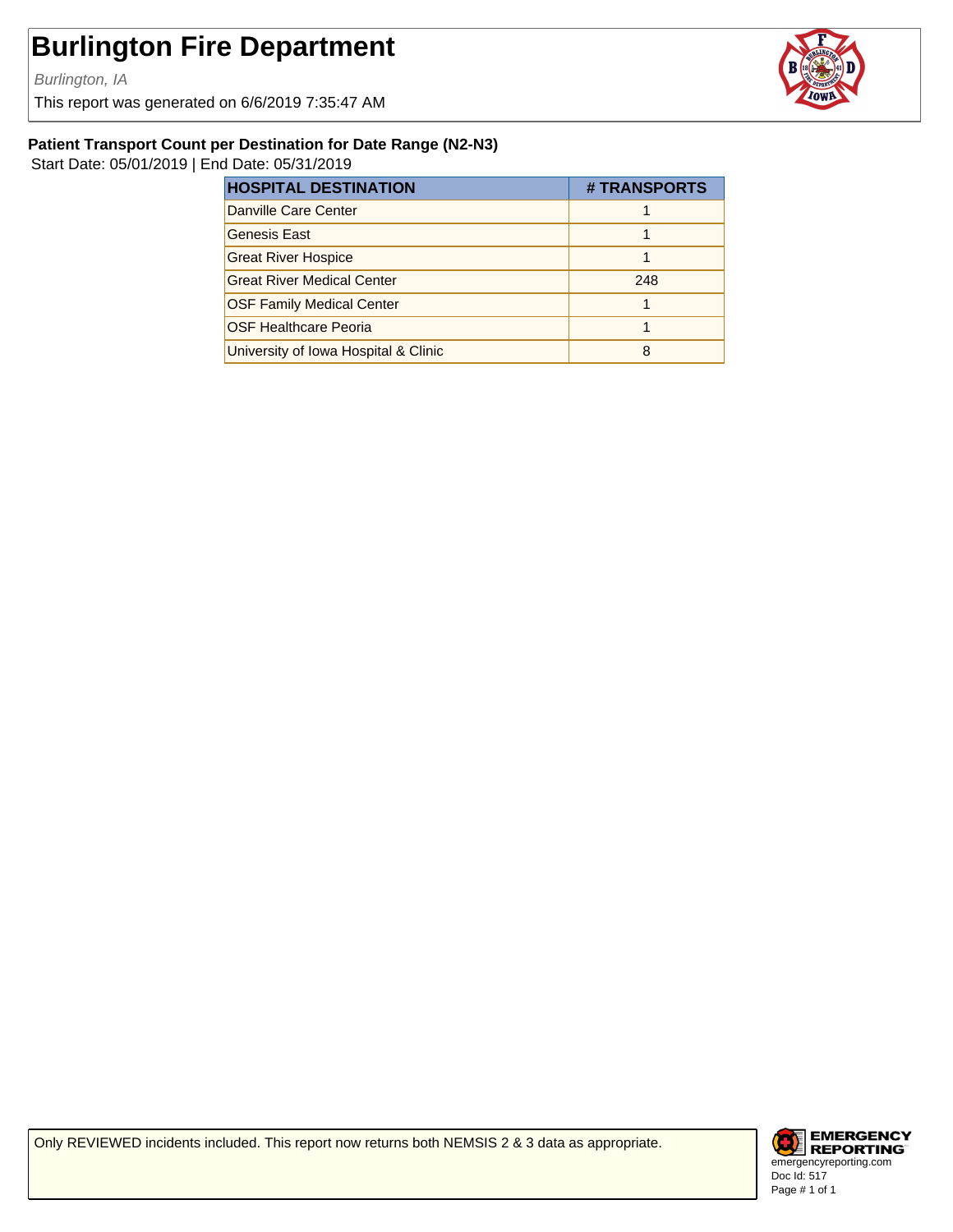Burlington, IA

This report was generated on 6/6/2019 3:17:31 PM



#### **Total Transports per Apparatus for Date Range (N2-N3)**

Start Date: 05/01/2019 | End Date: 05/31/2019



**APPARATUS** 

| <b>APPARATUS</b> | # of TRANSPORTS |
|------------------|-----------------|
| 751              | 76              |
| 752              | 5               |
| 753              | 100             |
| 754              | 6               |
| 755              | 70              |

Only REVIEWED incidents included. This report now returns both NEMSIS 2 & 3 data as appropriate.

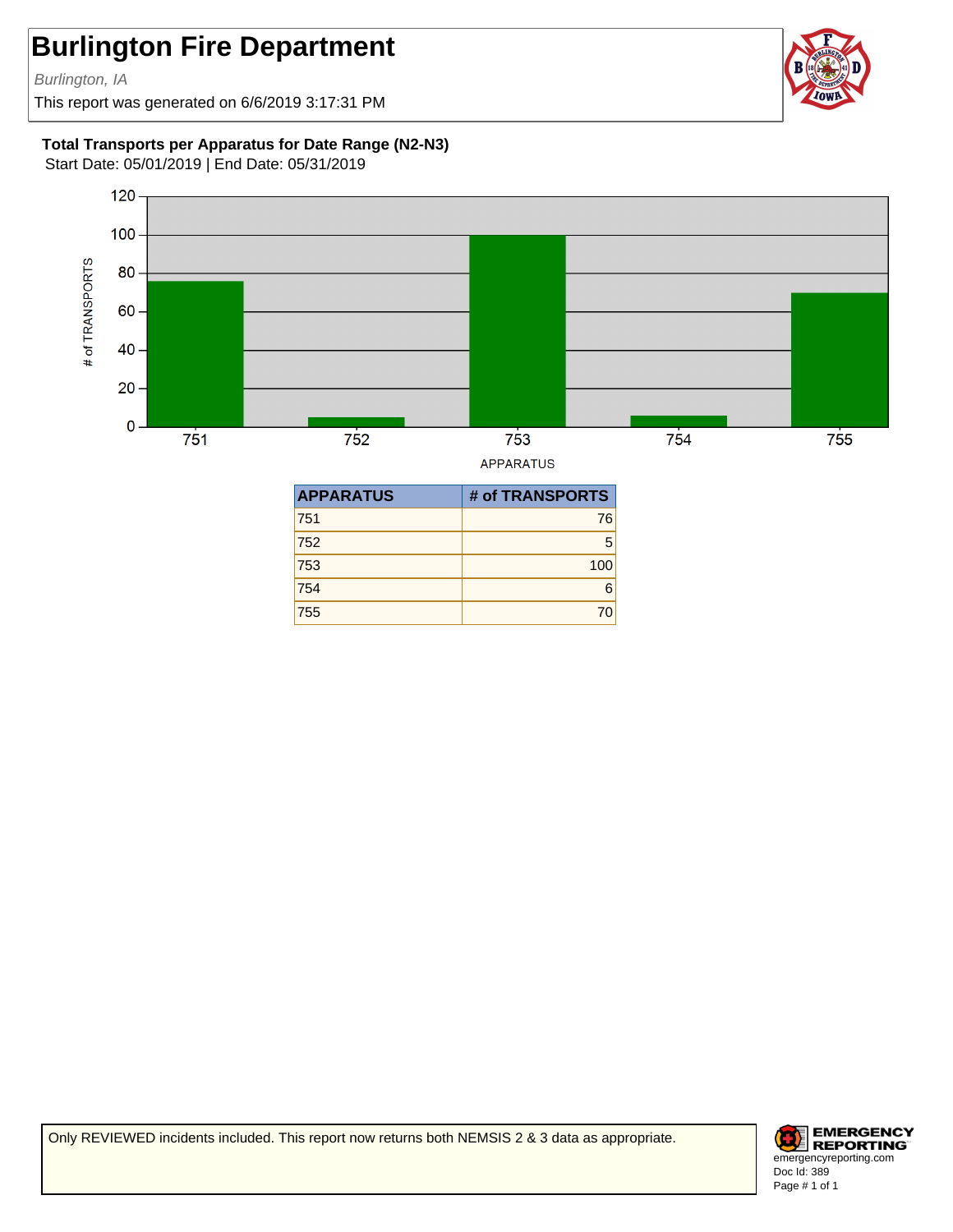#### **Matt Trexel**

i,

| From:    | LIFENET Notifications Service <web@lifenetsystems.com></web@lifenetsystems.com> |
|----------|---------------------------------------------------------------------------------|
| Sent:    | Saturday, June 01, 2019 1:04 AM                                                 |
| To:      | Matt Trexel                                                                     |
| Subject: | LIFENET System: Transmission Summary Report is available (5/1/2019 - 6/1/2019)  |

**PHYSIO**<br>CONTROL

# **LIFENET**<sup>\*</sup>System



**13 Month Transmission History:**